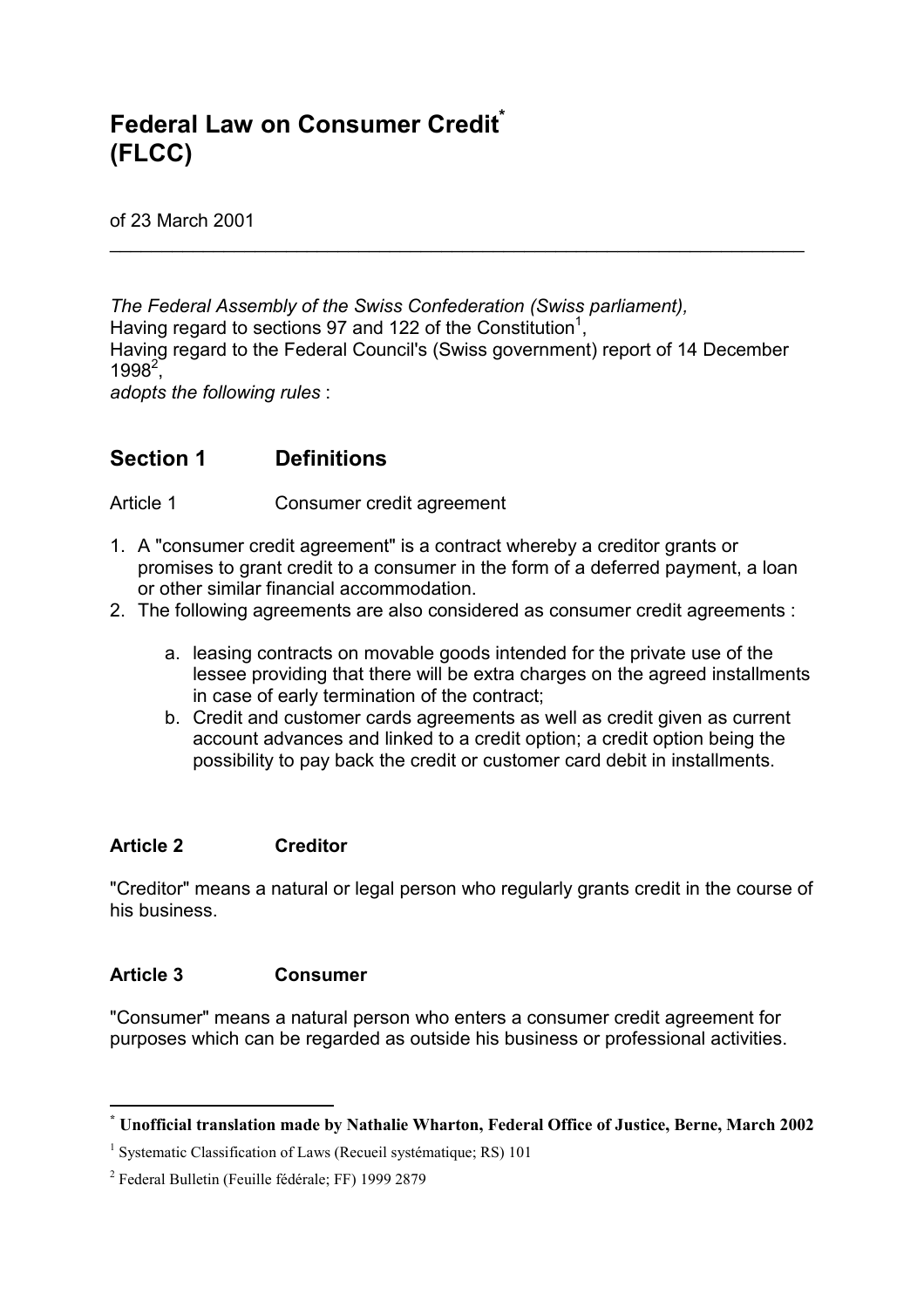### **Article 4 Credit broker**

A "credit broker" means a natural or legal person who regularly acts as an intermediary in the making of a consumer credit agreement in the course of his business.

#### **Article 5 Total cost of the credit to the consumer**

The "total cost of the credit to the consumer" means all the costs of the credit including interest and other charges the consumer has to pay for the credit.

#### Article 6 **Annual global and effective percentage rate of charge**

The "annual global and effective percentage rate of charge" means the total cost of the credit to the consumer, expressed as an annual percentage of the amount of the credit granted.

## **Section 2 Scope of the law**

#### **Article 7 Exclusion**

- 1. This law shall not apply to :
	- a. credit agreements or agreements promising to grant credit secured directly or indirectly by mortgage on immovable property;
	- b. credit agreements or agreements promising to grant credit secured by an ordinary bank warranty or for which the consumer has deposited with the creditor money or assets important enough to cover the loan;
	- c. credit granted or made available without any interest or other charges:
	- d. credit agreements under which no interest is charged provided the consumer agrees to repay the credit in a single payment;
	- e. credit agreements involving amounts less than CHF 500 or more than CHF 80.000;
	- f. credit agreements under which the consumer is required to repay the credit either within a period not exceeding three months or by a maximum number of four payments within a period not exceeding 12 months;
	- g. agreements providing the consumer with private or public services over a period of time and under which the consumer has the right to pay for the cost of those services, as long as they are provided, through periodic installments.
- 2. The Federal Council can adapt the amounts in paragraph 1, letter e, to changing circumstances.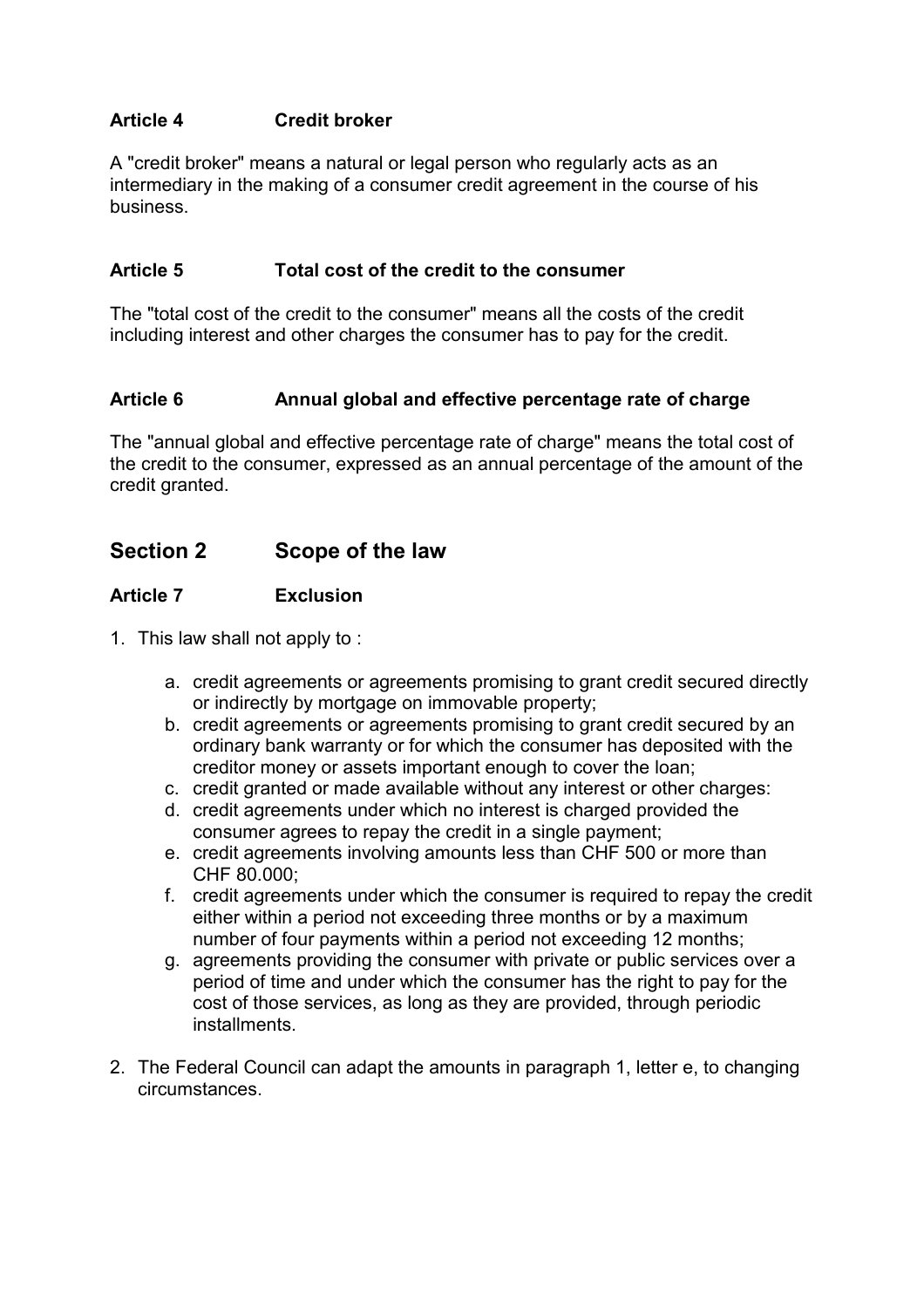### **Article 8 Limitation**

- 1. Only articles 11, 13 to 16, 17, paragraph 3, 18, paragraphs 2 and 3, 19 to 21, 26, 29, 31 to 35, 37 and 38 apply to leasing contracts as defined in article 1, paragraph 2, letter a.
- 2. Only articles 12 to 16, 17, paragraphs 1 and 2, 18, paragraphs 1 and 3, 19 to 21, 27, 30 to 35, 37 and 38 apply to credit card or customer card accounts with a credit option and credits in the form of current account overdraft.

## **Section 3 Form and content of the contract**

#### **Article 9 Cash credit**

- 1. Credit agreements shall be made in writing; the consumer shall receive a copy of the written agreement.
- 2. The written agreement shall include :
	- a. a statement of the net amount of the credit;
	- b. a statement of the annual global and effective percentage rate of charge or the annual rate of interest and the charges applicable from the time the agreement is concluded;
	- c. a statement of the conditions under which the charges mentioned in letter b above may be amended;
	- d. a statement of the cost items not taken into account in calculating the annual global and effective percentage rate of charge (article 34), with the exception of charges arising from a breach of contract; if the exact amount of these cost items is determined, this amount must be stated; otherwise, and if possible, the contract will stipulate a method of calculating these costs or a realistic estimate of their amount;
	- e. a statement of the credit limit, if any;
	- f. a statement of the amount, number and frequency or dates of the payments which the consumer must make to repay the credit, as well as of the payments for interest and other charges; the total amount of these payments should also be indicated where possible;
	- g. a statement of the right to being freed from paying any further interest and an equitable reduction of the charges related to unused part of the credit in case of early repayment of the credit;
	- h. a statement of the right to cancel the contract and the cooling-off period (article 16);
	- i. a statement of the security required, if any;
	- j. a statement of the portion of the consumer's revenue that can be seized as ascertained in the evaluation process of the consumer's financial capacity to enter a credit agreement (article 28, paragraphs 2 and 3) the details of which can be described in a separate document which will become part of the credit agreement.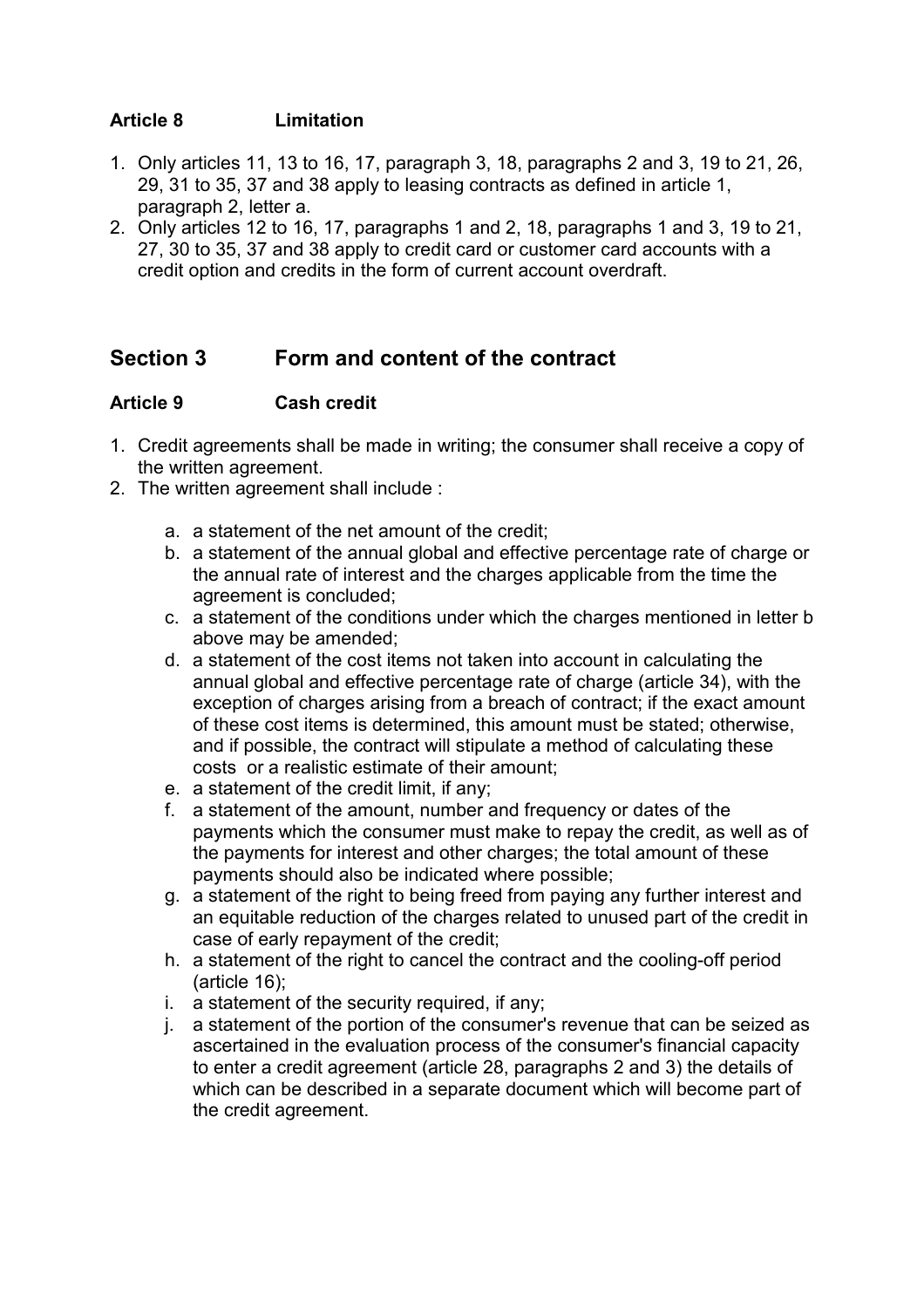#### **Article 10 Credit agreement for financing the supply of goods or services**

The credit agreement for financing the supply of goods or services shall include :

- a. a description of the goods or services covered by the agreement;
- b. the cash price and the price payable under the credit agreement;
- c. the amount of the deposit, if any, the number and amount of installments and the dates on which they fall due, or the method of ascertaining any of the same if unknown at the time the agreement is concluded;
- d. who owns the goods if ownership does not pass immediately to the consumer and the terms on which the consumer becomes the owner of them;
- e. an indication of the insurance required, if any, and, when the choice of insurer is not left to the consumer, an indication of the cost thereof.

#### **Article 11 Leasing agreement**

- 1. The leasing agreement shall be made in writing; the lessee shall receive a written copy of the leasing agreement.
- 2. The agreement shall include :
	- a. a description of the object being leased and its cash price at the time the agreement was concluded;
	- b. the number and amount of installments and the dates on which they fall due;
	- c. the amount of the security, if any;
	- d. an indication of the insurance required, if any, and, when the choice of insurer is not left to the consumer, an indication of the cost thereof;
	- e. the annual global and effective percentage rate of charge;
	- f. the right to cancel and the cooling-off period;
	- g. a chart, elaborated on the basis of recognized principles, showing on the one hand the amount the lessee has to pay in addition to the installments already paid if the agreement is terminated early and on the other hand the residual value of the object leased on termination;
	- h. the elements taken into account when the lessee's capacity to enter a leasing agreement was ascertained (article 29, paragraph 2) the details of which can be described in a separate document which will become part of the credit agreement.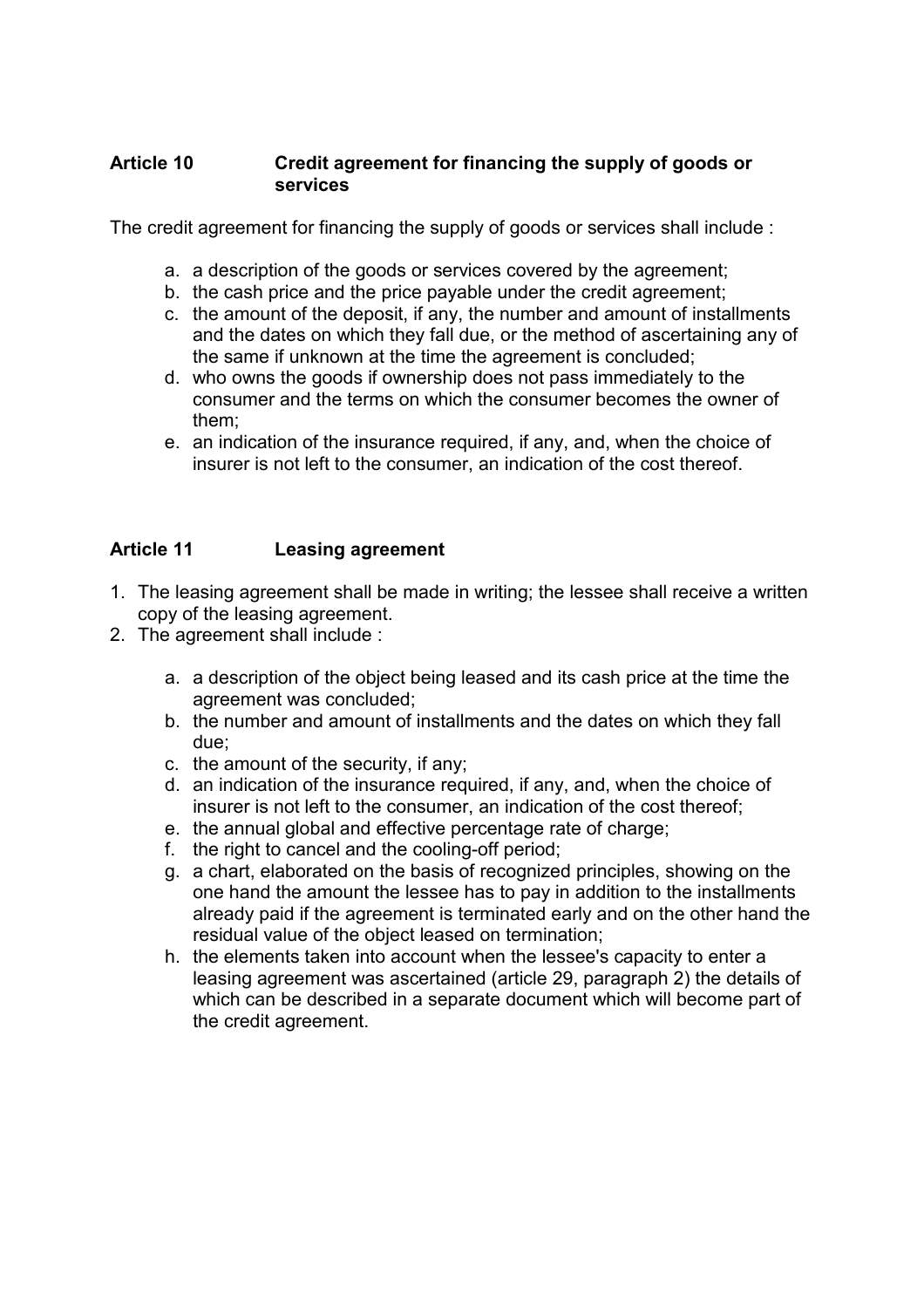#### **Article 12 Credit agreements operated by running account or by an account operated by a credit card or a customer card with a credit option**

- 1. If the creditor gives the consumer a credit by running account or by an account operated by a credit card or a customer card with a credit option, the agreement shall be in writing; the consumer shall receive a written copy of the agreement.
- 2. The agreement shall include :
	- a. the amount of the credit limit;
	- b. the annual rate of interest and the charges applicable from the time the agreement is concluded and the conditions under which these may be amended;
	- c. the conditions under which the agreement can be terminated;
	- d. the elements taken into account when the consumer's capacity to enter a leasing agreement was ascertained (article 30, paragraph 1) the details of which can be can be described in a separate document which will become part of the credit agreement.
- 3. During the course of the agreement the consumer must be immediately informed of any modification of the annual interest rate or of the charges; this information can be given on a bank statement.
- 4. If a bank overdraft is tacitly accepted and extends over a period of three months or more, the consumer must be informed :
	- a. of the annual interest rate and of possible further charges;
	- b. of any modification of the above.

#### **Article 13 Legal representative consent**

- 1. The validity of a consumer credit agreement entered into by a minor depends on his legal representative consenting to it in writing.
- 2. This consent must be given at the latest when the consumer signs the agreement.

#### **Article 14 Maximum interest rate**

The Federal Council determines the maximum admissible interest rate of article 9, paragraph 2, letter b. In order to do so, the Federal Council takes into account the interest rate ascertained by the National Bank that applies to the refinancing of consumer credit. As a general rule, the maximum rate should not exceed 15 %.

#### **Article 15 Avoidance**

1. Violation of articles 9 to 11, 12, paragraphs 1, 2 and 4, letter a, 13 and 14 causes the agreement to be void.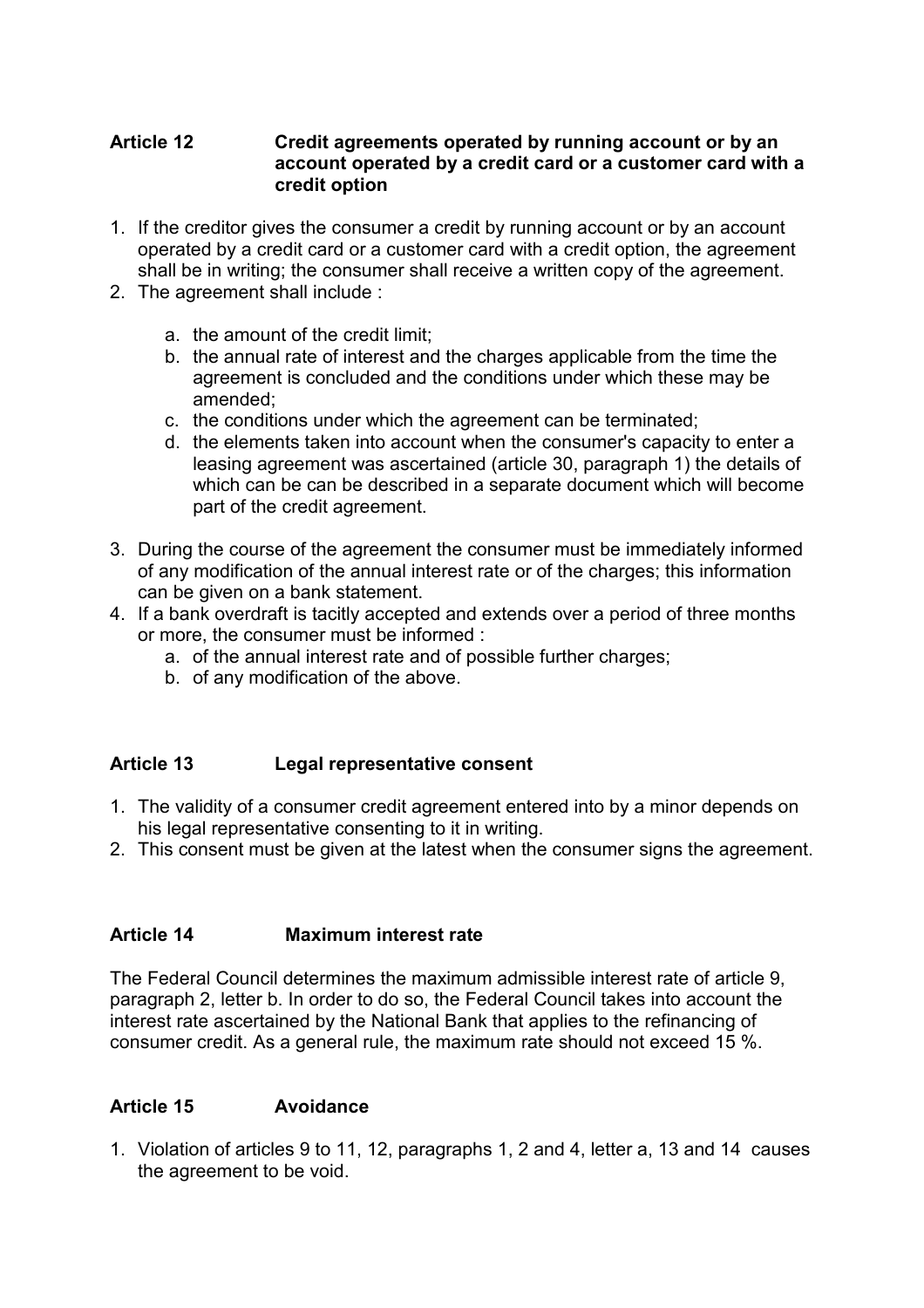- 2. If the agreement is void, the consumer must pay back the amounts he received or used up to the expiry time of the agreement; but he owes neither interest nor charges.
- 3. The credit can be paid back by equal monthly installments unless the agreement provides longer intervals of time.
- 4. In the case of a leasing contract, the lessee must return the hired object and pay the hire installments due up to that time. The lessor must bear the loss of value of the object which is not covered by the installments.

## **Article 16 Right to cancel the agreement**

- 1. The consumer can cancel his offer or acceptation of the agreement in writing within a seven days period. The right to cancel does not apply to cases covered by article 12, paragraph 4.
- 2. The cooling-off period starts when the consumer gets a copy of the agreement according to articles 9, paragraph 1, 11, paragraph 1 or 12, paragraph 1. The time-limit is considered respected if the cancellation notice is posted on the seventh day.
- 3. If the loan is paid before the end of the cooling-off period, article 15, paragraphs 2 and 3, applies. Article 40f of the Code of Obligations<sup>3</sup> applies to installment sales, credit agreements relating to the financing of services and to leasing agreements.

# **Section 4 Rights and duties of the parties**

## **Article 17 Early repayment**

- 1. The consumer has the right to execute in advance duties that arise from the credit agreement.
- 2. In that case he has the right to be freed from paying any further interest and to a equitable reduction of the charges related to the unused part of the credit.
- 3. The lessee in a leasing agreement can terminate the contract provided he gives a 30 days notice period before the end of a trimester of the agreement. The article 11, paragraph 2, letter g, chart determines the indemnity the lessee must pay upon termination.

## **Article 18 Default**

- 1. The creditor can only terminate the contract if the unpaid installments amount to 10 % of the net credit or of the cash price.
- 2. The lessor in a leasing agreement can only terminate the contract if the lessee owes an amount that exceeds three monthly installments.
- 3. The interest for default cannot exceed the interest rate that was agreed on for the credit or in the leasing agreement (article 9, paragraph 2, letter b).

l  $3$  RS 220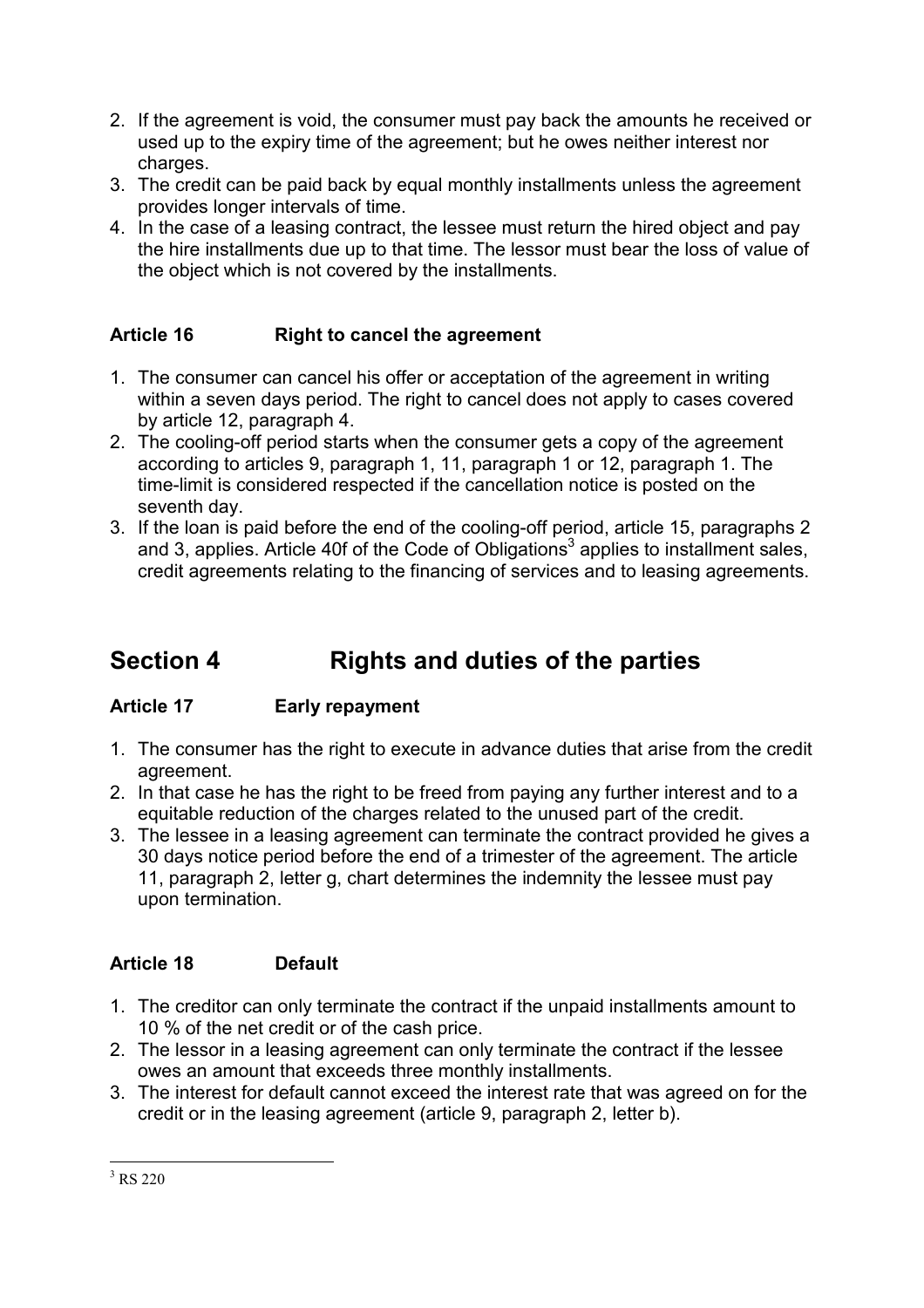### **Article 19 Defenses of the consumer**

The consumer has the inalienable right to set up defenses he has against the creditor arising from the consumer credit agreement against any assignee.

#### **Article 20 Payment and security in the form of a bill of exchange**

- 1. The creditor cannot accept payment of the credit in the form of bills of exchange, including promissory notes, and cannot receive security in the form of bills of exchange, including promissory notes and cheques.
- 2. If, thereby violating paragraph 1, the creditor accepts a bill of exchange or a cheque, the consumer can demand its restitution at all times.
- 3. The creditor is responsible for any loss to the consumer caused by the issuing of the bill of exchange or by the cheque.

#### **Article 21 Faulty execution of the acquisition contract**

- 1. The consumer who enters a credit agreement with someone else than the supplier of goods or services in order to acquire goods or services can exercise against the creditor all the rights he has in his agreement with the supplier when the following conditions are met :
	- a. there is an agreement between the creditor and the supplier whereby a credit will be exclusively given by this creditor to the customers of this supplier;
	- b. the consumer has been given a credit because of this agreement;
	- c. the goods or services that are part of the credit agreement are not delivered, are only partly delivered or are not in conformity with the agreement;
	- d. the consumer has exercised his rights against the supplier but has not been successful in doing so;
	- e. the agreements involve a sum of money exceeding CHF 500.
- 2. The Federal Council can adapt the sum of money in paragraph 1, letter e, to any new circumstances.

## **Section 5 Capacity to enter a credit agreement**

#### **Article 22 In general**

The evaluation of the consumer's capacity to enter a credit agreement is aimed at preventing excessive indebtedness a credit agreement could cause.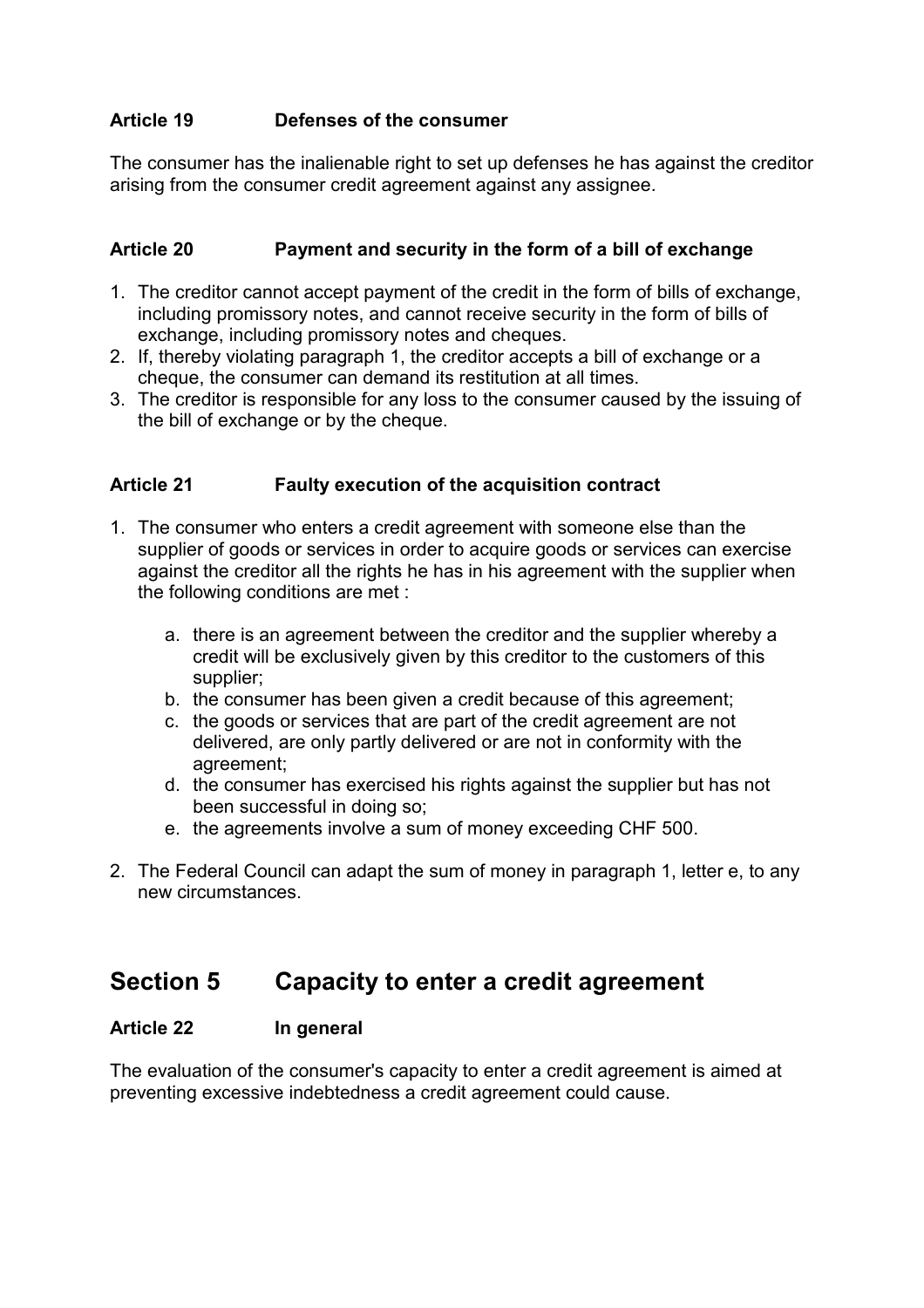## **Article 23 Information Center**

- 1. Creditors set up an Information Center on consumer credit (Information Center). This center deals with the data defined by articles 25 to 27.
- 2. The regulation of the Information Center must be approved by the relevant department<sup>4</sup>. They contain rules governing:
	- a. liability regarding the treatment of data;
	- b. the categories of data that can be collected, how long they can be kept for, how they are archived and erased;
	- c. the access to and the treatment of the data;
	- d. collaboration with the third parties involved;
	- e. the security of the data.
- 3. The Information Center is a federal entity within the meaning of article 3, letter h, of the Federal Law of June 19 1992 on data protection<sup>5</sup>. The Federal Council adopts execution regulation.
- 4. The relevant department is in charge of controlling the Information Center except for matters covered by the Federal Law of June 19 1992 on data protection.
- 5. The Federal Council can establish a time-limit within which creditors must set up the Information Center. If the center is not created or if it is dismantled after having been set up, the Federal Council sets it up.

### **Article 24 Data access**

- 1. Only creditors who must obey the rules of the present law have access to the data collected by the Information Center and they must use this data solely for the purpose of fulfilling their duties under the present law.
- 2. However, the public institutions of debt reorganization chosen and supported by the cantons also have access to the data of the Information Center provided the debtor's consent has been given in every occurrence.

## **Article 25 Duty to give notice**

- 1. Every creditor has a duty to inform the Information Center of the credits he has given.
- 2. He must also give notice of all cases where the unpaid installments amount to at least 10 % of the net credit amount or of the cash price (article 18, paragraph 1).
- 3. The Information Center regulates in its articles or in regulations set out in the articles, the rules governing the content, form and the announcement time of the compulsory notice.

l

<sup>&</sup>lt;sup>4</sup> The Federal Department of Justice and Police

<sup>5</sup> RS 235.1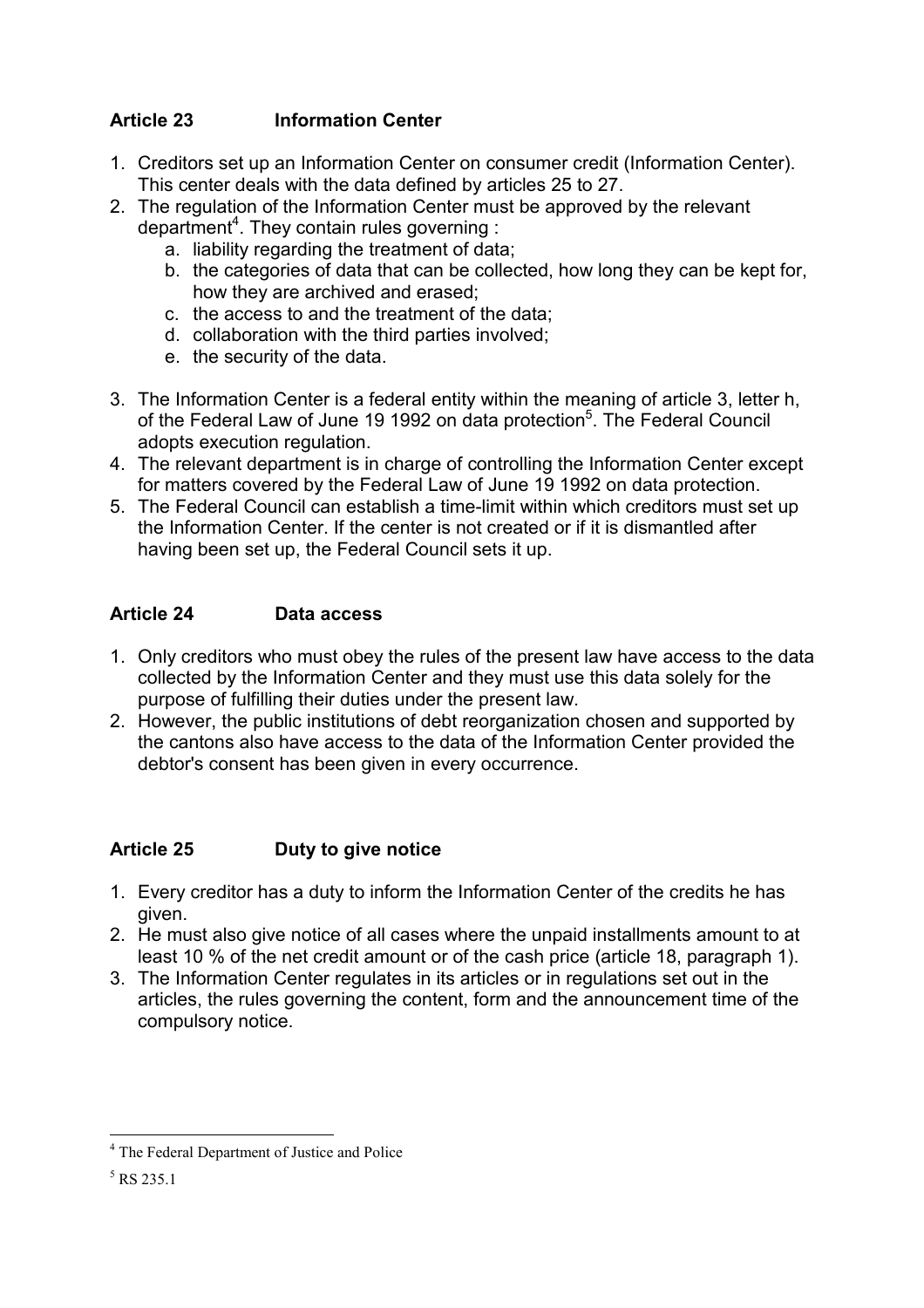### **Article 26 Duty to give notice of leasing agreements**

- 1. In the case of a leasing agreement, the lessor must give notice to the Information Center of :
	- a. the total amount due;
	- b. the duration of the agreement
	- c. the amount of the monthly installments.
- 2. He must also announce cases in which the unpaid installments amount to three monthly installments.

#### **Article 27 Duty to give notice of accounts linked to a credit card or to a customer card with a credit option or credit given as a current account overdraft**

- 1. When the consumer exercises his credit option three times in succession, the creditor must give notice of it to the Information Center. The notice is not compulsory when the remaining amount to be paid is less than CHF 3000.-.
- 2. The Federal Council can adapt the 3000 francs limit set out in paragraph 1 periodically through an ordinance based on the Swiss consumer price index.

#### **Article 28 Evaluation of the consumer's capacity to enter a credit agreement**

- 1. Before the contract is concluded, the creditor must check, according to article 31, that the consumer has the financial capacity to enter a credit agreement.
- 2. The consumer is considered as having the financial capacity to enter a credit agreement if he can repay the credit without burdening the portion of revenue that cannot be seized according to article 93, paragraph 1 of the Federal Law of April 11 1889 on Debt Enforcement and Bankruptcy<sup>6</sup>.
- 3. The portion of revenue that can be seized is determined on the basis of the minimum subsistence figure calculation directives by the canton where the consumer is domiciled. In all cases, the following elements will be taken into account :
	- a. the effective rent due by the debtor;
	- b. the income tax, calculated on the basis of the taxation at source;
	- c. the liabilities communicated to the Information Center.
- 4. The capacity to enter a consumer credit agreement is evaluated on the basis of a credit repayment over a period of 36 months, even if according to the agreement the installments cover a longer period. The unpaid amounts on credits which have already been given must be taken into account in this evaluation.

l 6 RS 281.1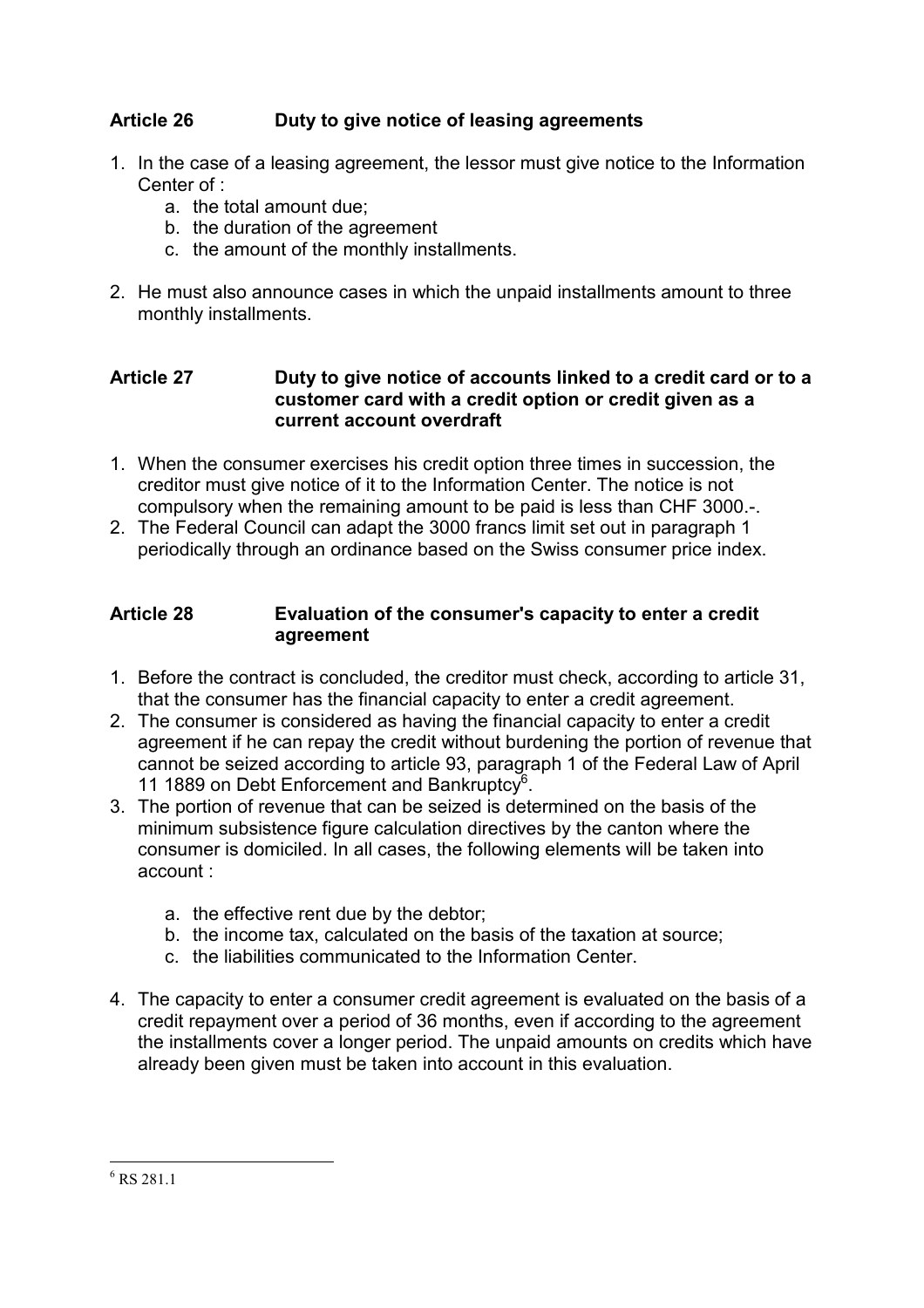#### **Article 29 Evaluation of the lessee's financial situation**

- 1. The lessor must evaluate the lessee's financial situation before concluding the contract.
- 2. The lessee has the capacity to enter a leasing agreement when he can pay the installments without burdening the portion of revenue that cannot be seized according to article 28, paragraphs 2 and 3 or when assets belonging to the lessee can secure the payment of the installments.

#### **Article 30 Evaluation of the capacity to enter a credit agreement for accounts linked to a credit card or a customer card with a credit option and for credit related to current accounts overdrafts**

- 1. The credit limit for an account linked to a credit card or a customer card with a credit option or a credit related to current accounts overdrafts must be ascertained at the time the contract is concluded. To determine this limit the creditor must take into account, through a summary evaluation of the credit, the consumer's revenue and fortune situation according to the information given by the person asking for the credit. The credits announced to the Information Center must also be taken into account.
- 2. The evaluation of the capacity to enter a credit agreement according to paragraph 1 must be renewed when the creditor or the credit company has information indicating that the consumer's financial situation has worsened.

#### **Article 31 Extent of the creditor's duty of investigation into the consumer's financial situation**

- 1. The creditor can limit his investigations to the information provided by the consumer about his revenue source and his financial obligations (article 28, paragraphs 2 and 3) or on his financial situation (article 29, paragraph 2 and article 30, paragraph 1).
- 2. However, the limitation in paragraph 1 does not apply where the consumer's information is obviously false or does not fit in with the data of the Information **Center**
- 3. If the creditor is suspicious of the truth of the information given by the consumer, he verifies it with official or private documents, for instance a debt collection register extract or a salary certificate.

#### **Article 32 Sanction**

1. If the creditor seriously violates articles 28, 29 or 30, he loses the amount of the credit as well as the interest and the charges. The consumer can ask for the repayment of the amounts he has already paid according to the rules of the action for money had and received.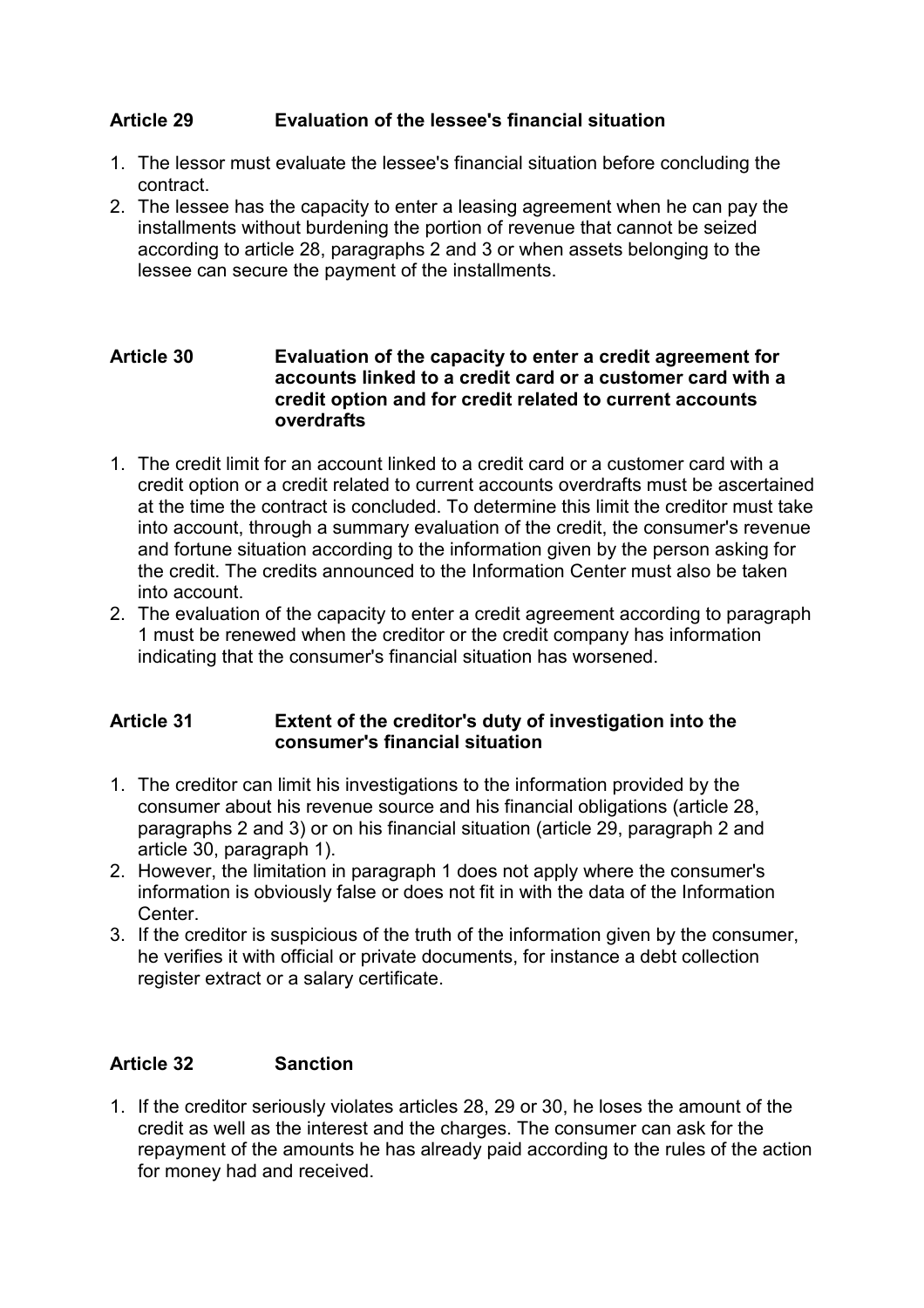2. If the creditor violates articles 25, 26 or 27, paragraph 1 or if he slightly violates articles 28, 29 or 30, he only loses the interest and the charges.

## **Section 6 Annual effective global interest rate**

### **Article 33 Time and method of calculation**

- 1. The annual effective global interest rate is calculated at the time the consumer credit agreement was concluded, according to the formula in annex 1.
- 2. The calculation is based on the hypothesis that the credit agreement remains in effect during its agreed on duration and where the creditor and the consumer fulfill their obligations within the agreed time limits and at the agreed dates.
- 3. If the credit agreement contains a clause allowing a modification of the interest rate or of the other charges that must be taken into account but cannot be put into numbers at the time of calculation, the annual effective global interest rate is calculated by making the hypothesis that the interest rate and the other charges remain stable compared with their initial level and that they apply until the credit agreement ends.
- 4. For a leasing agreement, the annual effective global interest rate is calculated on the basis of the purchase cash price of the object of the leasing at the time the agreement was concluded (basis of calculation) and at the end (residual value), as well as on the basis of the amount of each installment.

#### **Article 34 Relevant charges**

- 1. In order to calculate the annual effective global interest rate the total cost of the consumer credit as defined in article 5 including the purchase price has to be determined.
- 2. The following charges are not taken into account :
	- a. charges incurred by the consumer because of a breach of the credit agreement;
	- b. charges incurred by the consumer while acquiring the goods or services whether cash or by credit;
	- c. contributions related to joining associations or groups and deriving from agreements that are distinct from the credit agreement.
- 3. The funds transfer charges and the charges related to managing the account receiving the amounts debited as repayment of the credit, receiving the payment of the interest or of the other charges, must only be taken into account if the consumer does not have sufficient reasonable freedom of choice on that matter and if those charges are extraordinarily high. However, the receipt charges of the payments or repayments must be taken into account whether these payments are made cash or otherwise.
- 4. The insurance or security charges are taken into account :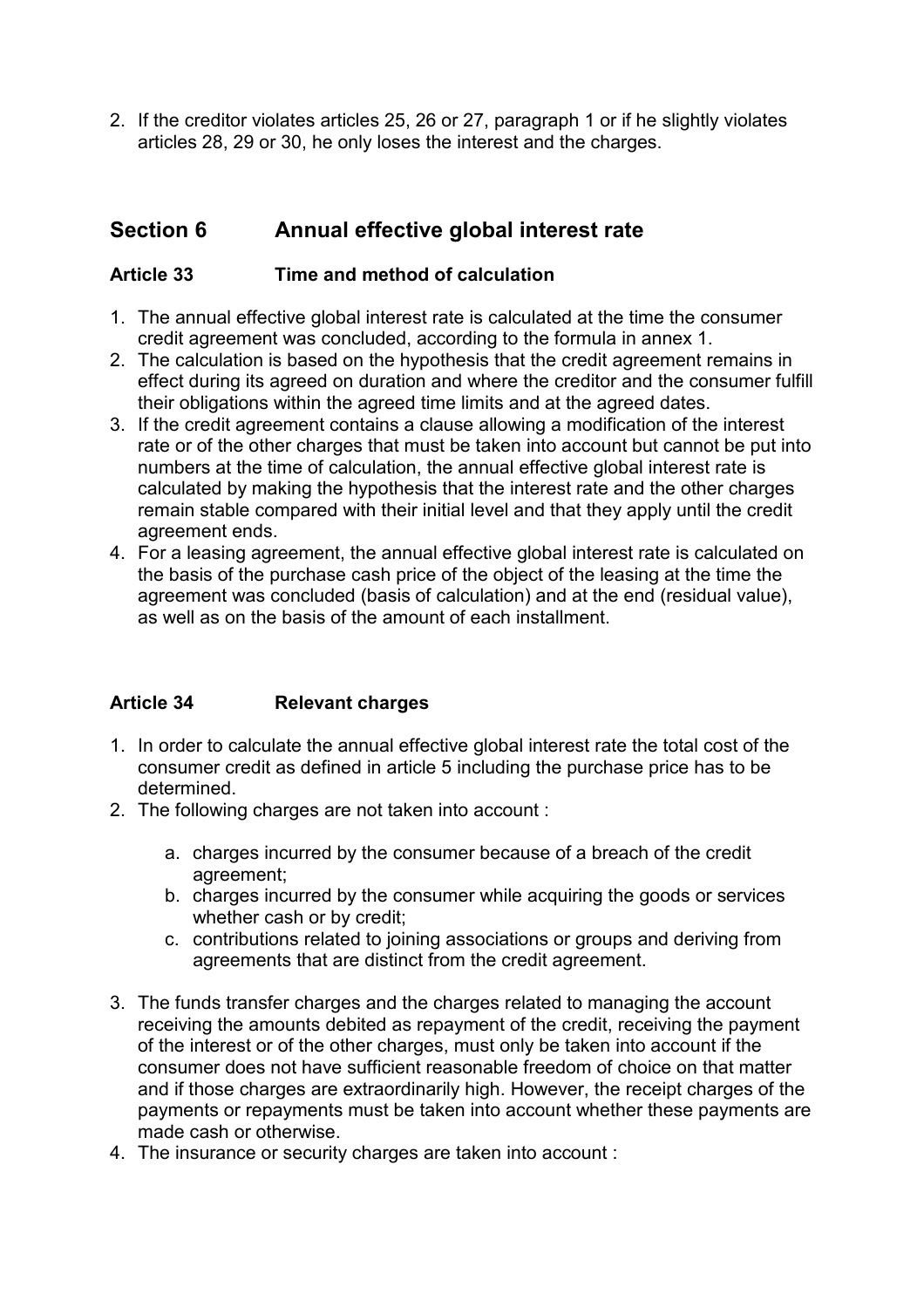- a. if the creditor makes them compulsory in order to enter the credit agreement; and
- b. if their goal is to insure the creditor against the death, invalidity, illness or unemployment of the consumer by a repayment of an amount equal or inferior to the total amount of the credit including the interest and other charges.

## **Section 7 Credit brokerage**

## **Article 35**

- 1. The consumer owes no indemnity to the credit broker who has allowed him to enter a credit agreement.
- 2. The creditor expenses for the credit broker's activities are part of the total cost of the credit (articles 5 and 34, paragraph 1); they cannot be billed to the consumer as an itemized statement of account.

## **Section 8 Advertising**

## **Article 36**

Advertising consumer credit is governed by the Federal Law of December 19 1986 on Unfair Competition<sup>7</sup>.

Section 9 Mandatory legal provisions

## **Article 37**

The parties cannot derogate to any of the rules of the present law unless it is in favor of the consumer.

Section 10 Competence

## **Article 38 Relationship to the cantonal law**

The Confederation regulates consumer credit agreement in an exhaustive way.

## **Article 39 Authorization regime**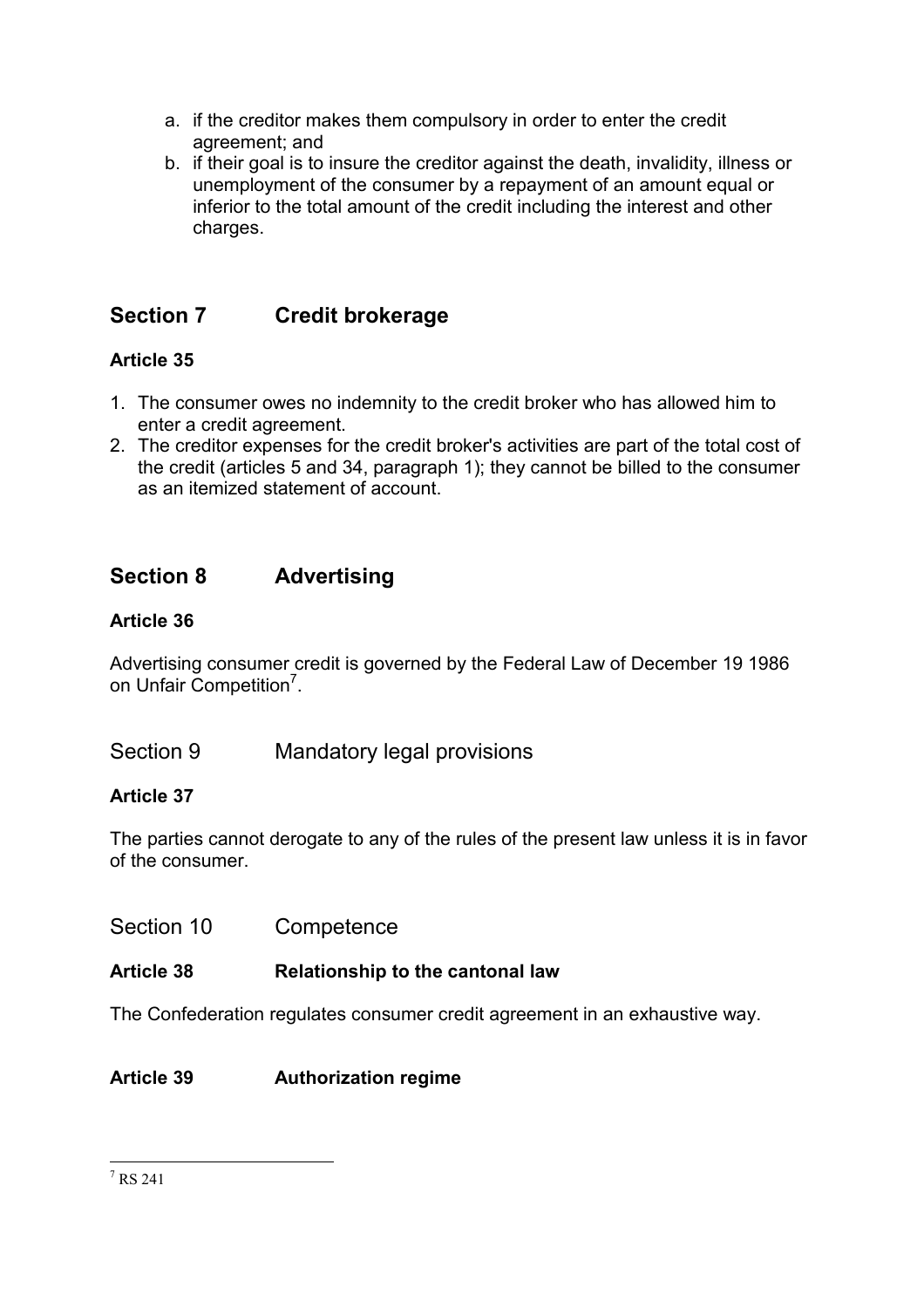- 1. The cantons must impose a duty to seek an authorization upon creditors giving consumer credit and upon credit broker.
- 2. The canton in which the creditor or credit broker has its registered place of business delivers the authorization. If the creditor or the credit broker has no registered place of business in Switzerland, the authorization is delivered by the canton in which the creditor or the credit broker intends to make main business. The authorization given by one canton is valid in the whole of Switzerland.
- 3. An authorization according to paragraph 2 is not necessary if the creditor's or the credit broker's activities :
	- a. come under the Federal Law of November 8 1934 relating to Banks and Savings Banks<sup>8</sup>;
	- b. consist of giving or acting as a broker for consumer credits to finance the acquisition of goods or services that they themselves offer.

### **Article 40 Conditions of the authorization**

- 1. The authorization is given if the person seeking it :
	- a. is reliable and has a sound financial situation;
	- b. has the necessary knowledge and business skills to work in that trade;
	- c. has an adequate civil liability insurance.
- 2. The authorization is given to companies and legal persons only if all the managing directors have the knowledge and skills set out in paragraph 1, letter b.
- 3. The Federal Council details the conditions to be met in order to obtain an authorization according to paragraph 2 in an ordinance.

## **Section 11 Final provisions**

#### **Article 41 Abrogation and modification of legal provisions heretofore in force**

The abrogation and modification of legal provisions heretofore in force are set out in annex II.

#### **Article 42 Referendum and entry into force**

- 1. The present law is subject to referendum.
- 2. The Federal Council sets up the date of entry into force.  $9$

<sup>&</sup>lt;sup>8</sup> RS 952.0

 $9^9$  Date of publication : 3 April 2001 (FF 2001 1263)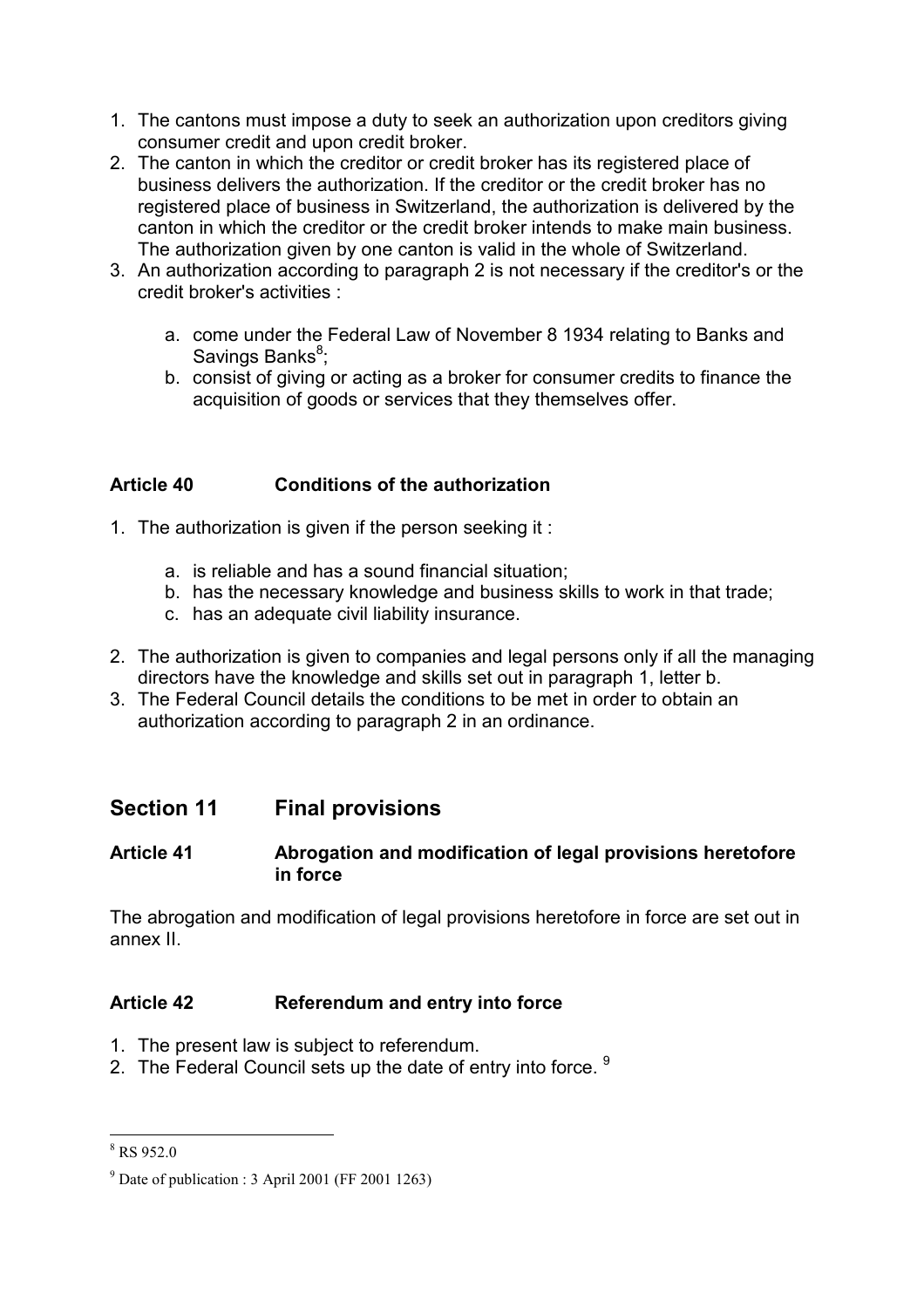# **Math equation for calculating the annual effective global rate of interest**

| $K = m$ AK |                        | $K' = m'$ $A'K'$ |                                          |
|------------|------------------------|------------------|------------------------------------------|
|            | – E <del>– – –</del> = |                  | <u> 1999 - Albany Standard Barbara (</u> |
|            | $K = 1$ $(1 + i)^{tk}$ |                  | $K' = 1$ $(1 + i)^{tK'}$                 |

Meaning of letters and symbols :

| K<br>K' | is the number of a loan<br>is the number of a repayment or a payment of charges                                                                                                                                                     |
|---------|-------------------------------------------------------------------------------------------------------------------------------------------------------------------------------------------------------------------------------------|
| AK      | is the amount of loan number K                                                                                                                                                                                                      |
| A'K'    | is the amount of repayment number K                                                                                                                                                                                                 |
| E.      | represents a sum                                                                                                                                                                                                                    |
| m       | is the number of the last loan                                                                                                                                                                                                      |
| m'      | is the number of the last repayment or payment of charges                                                                                                                                                                           |
| tK      | is the interval, expressed in years and fractions of a year, between the<br>date of loan No 1 and those of subsequent loans Nos 2 to m                                                                                              |
| tK'     | is the interval expressed in years and fractions of a year between the<br>date of loan No 1 and those of repayments or payments of charges Nos<br>1 to $m$                                                                          |
|         | is the effective global percentage rate that can be calculated (either by<br>algebra, by successive approximations, or by a computer program)<br>where the other terms in the equation are known from the contract or<br>otherwise. |
|         |                                                                                                                                                                                                                                     |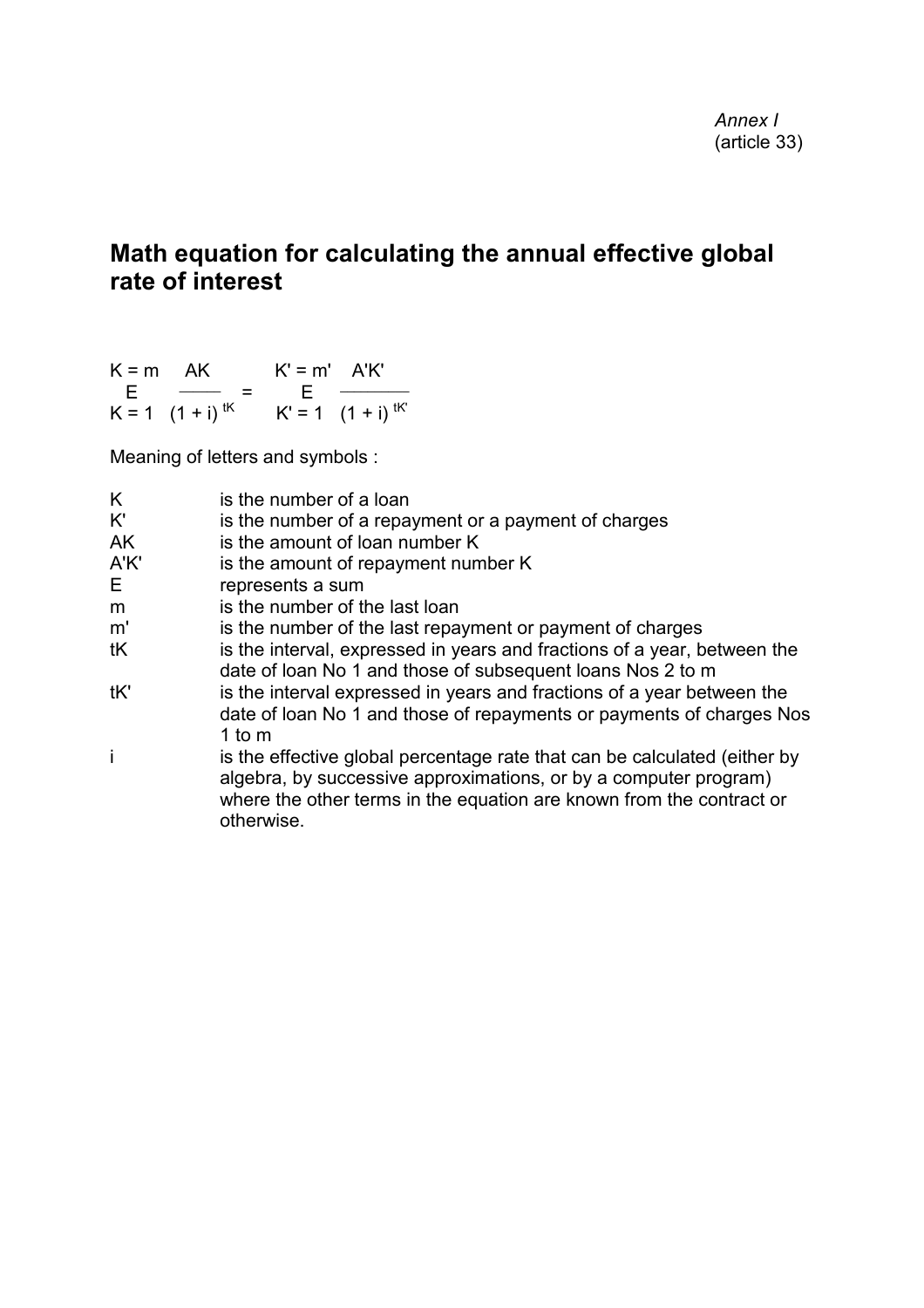# **Abrogation and modification of legal provisions heretofore in force**

#### I

The Federal Law of October 8 1993 on consumer credit<sup>10</sup> is abrogated.

II

The legal provisions heretofore in force are modified as follows :

#### **1. Code of Obligations11:**

*Article 162, paragraph 2 Abrogated*

*Articles 226a to 226d and 226f to 226m Abrogated*

*Article 227a, paragraph 2, number 7* 2. The prepayment contract is not valid unless it is made in writing and

contains the following particulars :

7. The right for the purchaser to declare the contract canceled within seven days;

*Article 227c, paragraphs 2 and 3 2. Abrogated*

3. If the purchaser has purchased several things or reserved the right of selection, he is entitled to request partial delivery of the goods unless the deal involves an aggregation of things. If less than the total sales price has been paid, the seller may be required to make partial deliveries only when the is left holding 10 percent of the remaining claim as security.

#### *Article 227h, paragraphs 3 and 4*

2. If the seller cancels a contract concluded for not more than a year, he may only demand from the purchaser a reasonable interest on capital as well as compensation for the decreased value of the object of the

l

<sup>&</sup>lt;sup>10</sup> RO 1994 367

 $11$  RS 220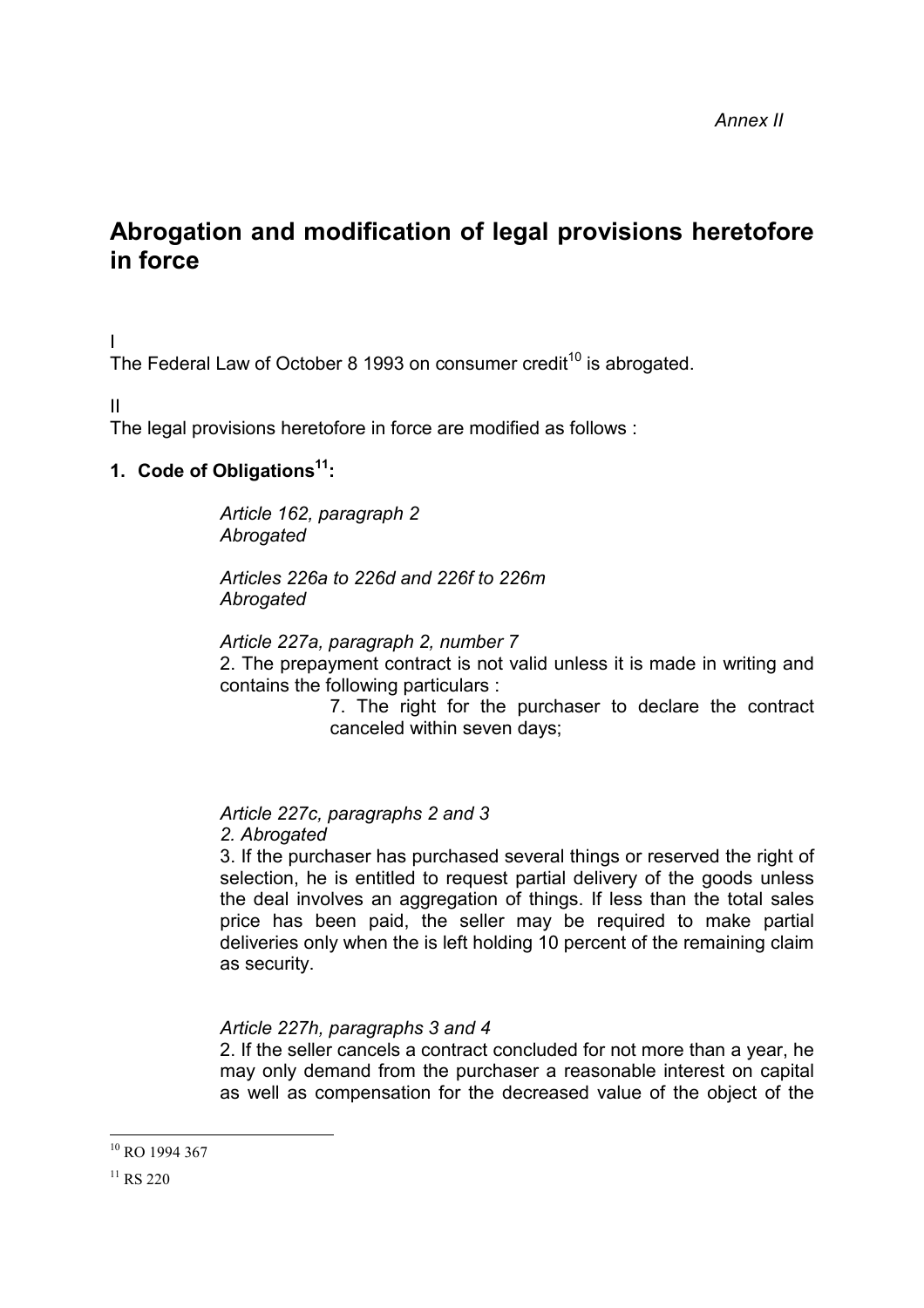sale which occurred after the conclusion of the contract. A contingent penalty may not exceed ten percent of the cash price.

4. If the object of the sale has already been delivered, each party is obliged to return the consideration already received. In addition the seller is entitled to receive a reasonable rental and compensation for excessive wear and tear of the object. In any case, he may not demand more than he should have received, in case of a timely performance of the terms of the contract.

#### *Article 228 Application of the Federal Law on consumer credit*

The following articles of the Law of March 23 2001 on Consumer Credit<sup>12</sup> apply to prepayment contracts :

- a. Article 13 (legal representative consent)
- b. Article 16 (right to cancel the contract)
- c. Article 19 (consumer's defenses)
- d. Article 20 (payment and security in the form of a bill of exchange
- e. Article 21 (defective execution of the acquisition contract)

#### **2. The Federal Law of December 19 1986 on Unfair Competition13:**

#### *Article 3, letters k to n*

A person commits an act of unfair competition when he :

- k. omits to indicate clearly his company name, the net amount of the credit, the total cost of the credit and the annual effective global interest rate in public advertising of consumer credit;
- l. omits to indicate clearly his company name, the cash price, the credit agreement price and the annual effective global interest rate in public advertising of consumer credit relating to goods and services;
- m. offers to conclude or concludes a consumer credit agreement or a prepayment contract in the course of his business by using agreement forms containing incomplete or inaccurate indications about the object of the contract, the price, the payment modalities, the duration of the contract, the client's right to cancel or to terminate the contract or the client's right to repay early;
- n. omits to indicate that it is forbidden to give credit to a consumer if it causes him to be indebted in public advertising on consumer credit (letter k) or on consumer credit relating to goods or services (letter l).

*Article 4, letter d*

A person commits an act of unfair competition when he :

l  $12$  RS  $\ldots$ ; RO  $\ldots$  (FF 2001 1263)